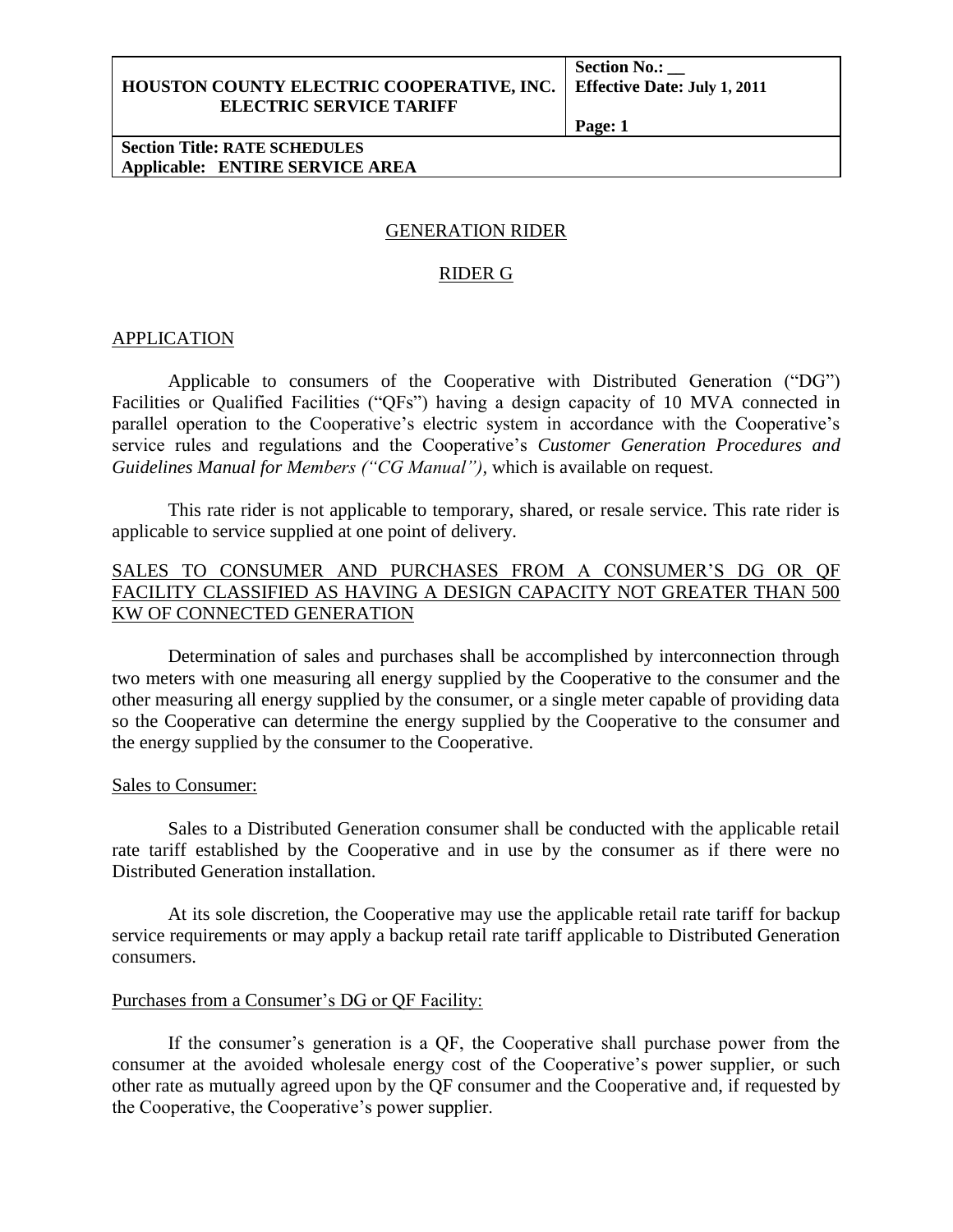| HOUSTON COUNTY ELECTRIC COOPERATIVE, INC. |  |
|-------------------------------------------|--|
| <b>ELECTRIC SERVICE TARIFF</b>            |  |

**Section No.: \_\_ Effective Date: July 1, 2011** 

**Page: 2**

#### **Section Title: RATE SCHEDULES Applicable: ENTIRE SERVICE AREA**

If the consumer's generation is a DG, but not a QF, the Cooperative may, at its sole discretion and upon approval of its power supplier, purchase power from the non-QF consumer at the avoided wholesale energy cost of the Cooperative's power supplier, as determined for each non-QF customer on a case-by-case basis; provided, however purchase of power from a DG consumer whose generation is not a QF may be at or such other rate as mutually agreed upon by the non-QF consumer and the Cooperative and, if requested by the Cooperative, the Cooperative's power supplier.

# SALES TO CONSUMER AND PURCHASES FROM A CONSUMER'S DG OR QF FACILITY CLASSIFIED AS HAVING A DESIGN CAPACITY GREATER THAN 500 KW AND NOT GREATER THAN 10 MVA OF CONNECTED GENERATION

Determination of sales and purchases shall be accomplished by interconnection through two meters with one measuring all energy supplied by the Cooperative to the consumer and the other measuring all energy supplied by the consumer, or a single meter capable of providing data so the Cooperative can determine the energy supplied by the Cooperative to the consumer and the energy supplied by the consumer to the Cooperative.

## Sales to Consumer:

Sales to a Distributed Generation consumer shall be conducted with the applicable retail rate tariff established by the Cooperative and in use by the consumer as if there were no Distributed Generation installation.

At its sole discretion, the Cooperative may use the applicable retail rate tariff for backup service requirements or may apply a backup retail rate tariff applicable to Distributed Generation consumers.

## Purchases from a Consumer's DG or QF Facility:

If the consumer's generation is a QF, the Cooperative's power supplier shall purchase all power supplied from the consumer at its avoided cost, or such other rate as mutually agreed upon by the QF consumer and the Cooperative's power supplier.

If the consumer's generation is a DG, but not a QF, the Cooperative's power supplier may, at its sole discretion, purchase power from the non-QF consumer at a rate that is determined for each non QF-consumer on a case-by-case basis.

# MONTHLY METERING CHARGE